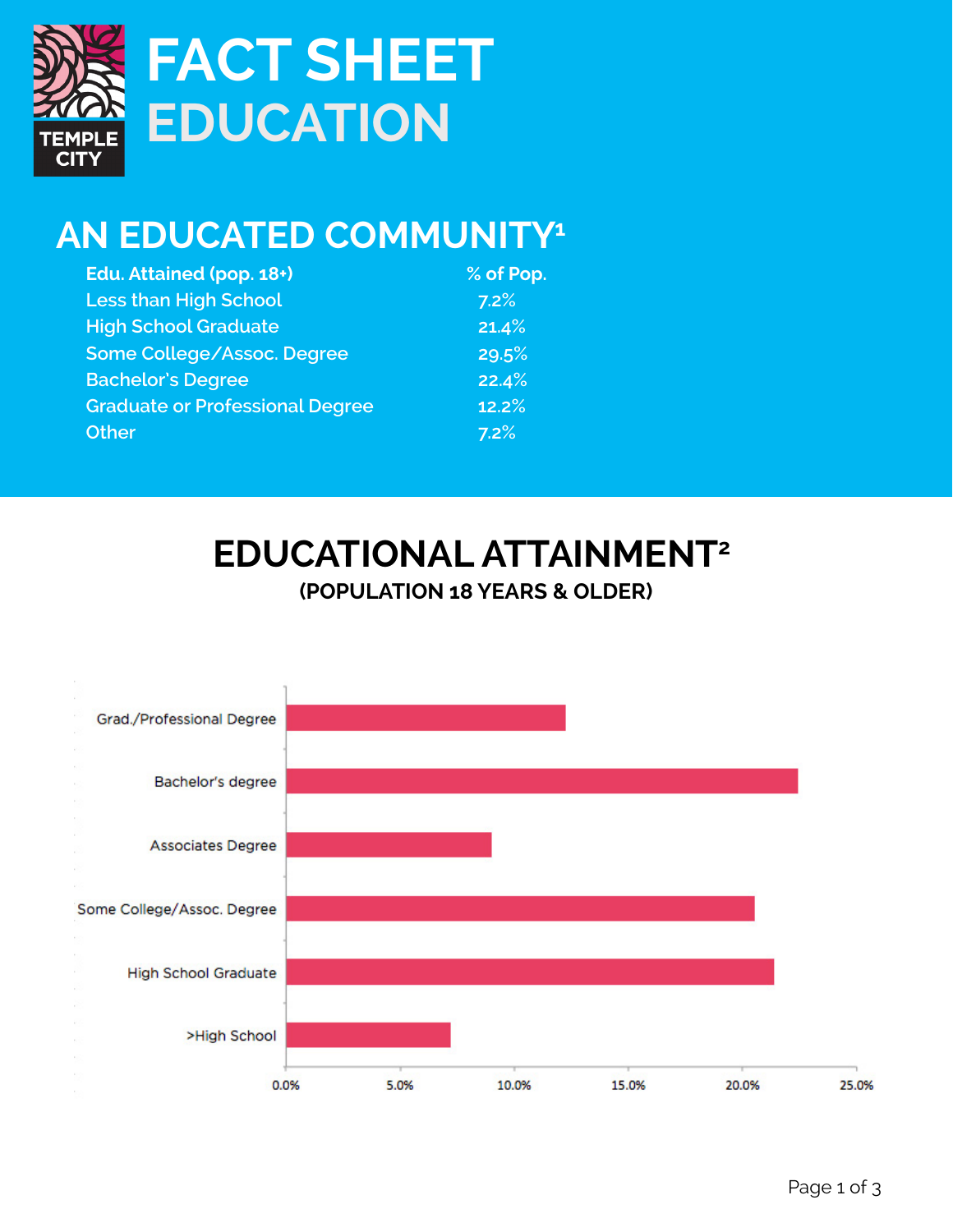#### **PUBLIC SCHOOL ENROLLMENT3 (In 2000 & 2010)**



### **school districts serving temple city:**

**TEMPLE CITY UNIFIED SCHOOL DISTRICT (TCUSD) 9700 LAS TUNAS DR.**

**ARCADIA UNIFIED SCHOOL DISTRICT (AUSD) 234 CAMPUS DR. ARCADIA, CA**

**EL MONTE SCHOOL DISTRICT (EMSD) 3540 LEXINGTON AVE. EL MONTE, CA**

**ROSEMEAD SCHOOL DISTRICT (RSD) 3907 ROSEMEAD BLVD. ROSEMEAD, CA**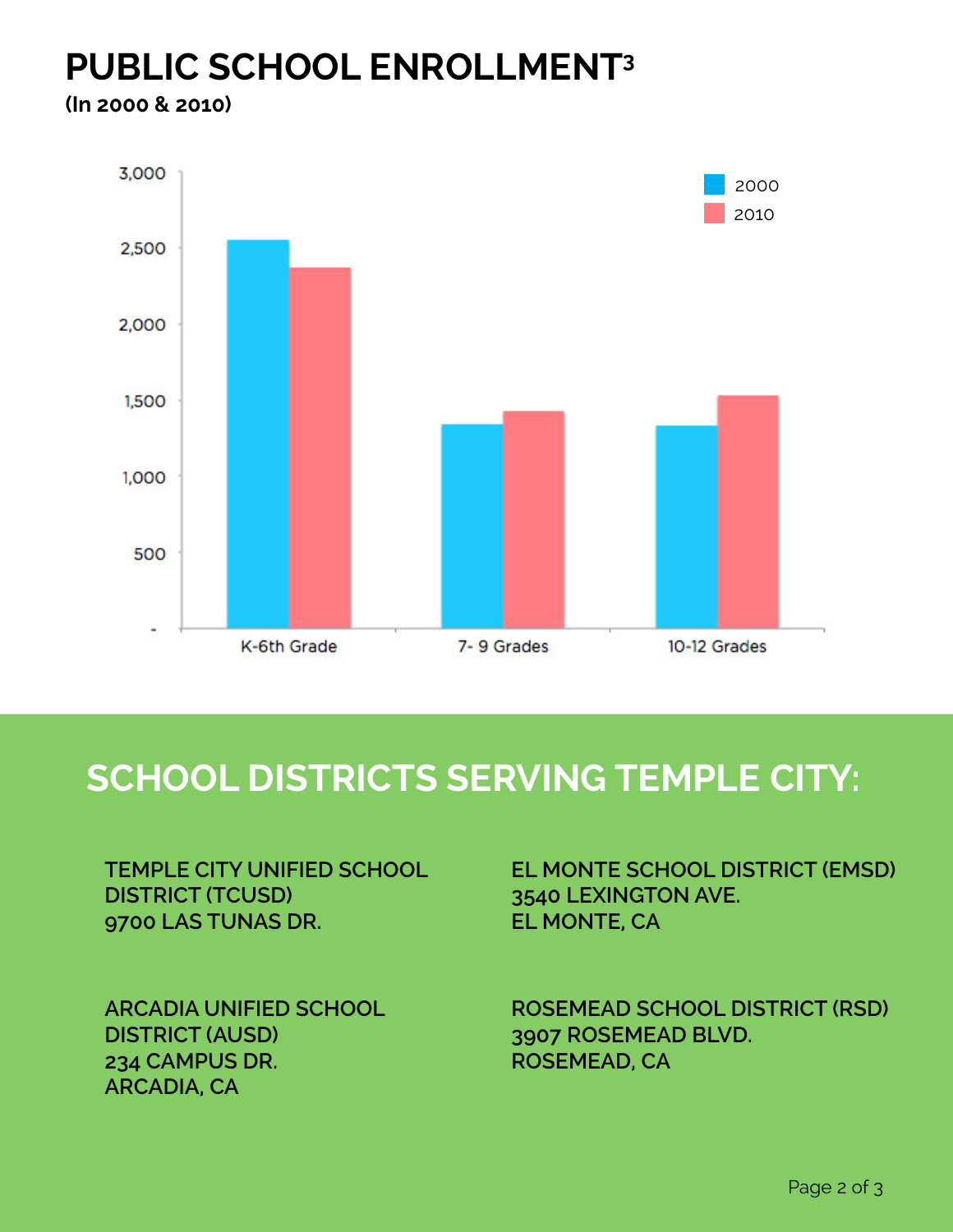## **TEMPLE CITY SCHOOLS4**

| <b>SCHOOL DISTRICT:</b>                               | <b>TCUSD</b><br><b>AUSD</b>                                    | <b>EMSD</b><br><b>RSD</b> |                     |
|-------------------------------------------------------|----------------------------------------------------------------|---------------------------|---------------------|
| <b>SCHOOL</b><br><b>CLOVERLY</b><br><b>ELEMENTARY</b> | <b>ADDRESS</b><br>5476 Cloverly Ave.<br><b>Temple City, CA</b> | 2012 API SCORE*<br>924    | 2011 RANKING**<br>9 |
| <b>EMPEROR</b><br><b>ELEMENTARY</b>                   | 6415 N. Muscatel Ave.<br><b>Temple City, CA</b>                | 935                       | 10                  |
| <b>LA ROSA</b><br><b>ELEMENTARY</b>                   | 9301 La Rosa Dr.<br><b>Temple City, CA</b>                     | 887                       | 9                   |
| <b>LONGDEN</b><br><b>ELEMENTARY</b>                   | 9501 Wendon Ave.<br><b>Temple City, CA</b>                     | 903                       | 9                   |
| <b>OAK AVENUE</b><br><b>INTERMEDIATE</b>              | 6623 Oak Ave.<br><b>Temple City, CA</b>                        | 921                       | 10                  |
| <b>TEMPLE CITY</b><br><b>HIGH SCHOOL</b>              | 9501 E. Lemon Ave.<br><b>Temple City, CA</b>                   | 885                       | 10                  |
| <b>LONGLEY WAY</b><br><b>ELEMENTARY</b>               | 2601 S. Longley Ave.<br>Arcadia, CA                            | 946                       | 10                  |
| <b>CLEMINSON</b><br><b>ELEMENTARY</b>                 | 5213 Daleview Ave.<br><b>El Monte, CA</b>                      | 842                       | 8                   |
| <b>GIDLEY</b><br><b>ELEMENTARY</b>                    | 10226 Lower Azusa<br><b>El Monte, CA</b>                       | 766                       | 3                   |
| <b>EL MONTE</b><br><b>HIGH SCHOOL</b>                 | 3048 Tyler Ave.<br><b>El Monte, CA</b>                         | 720                       | 3                   |
| <b>ENCINITA</b><br><b>ELEMENTARY</b>                  | 4515 Encinita Ave.<br><b>Rosemead, CA</b>                      | 859                       | $\overline{7}$      |
| <b>ROSEMEAD</b><br><b>HIGH SCHOOL</b>                 | 9063 E. Mission Dr.<br>Rosemead, CA                            | 795                       | 7                   |

**\* Academic Performance Index (API) ratings range from a low of 200 to a high of 1,000 based on Standardized Testing & Reporting (STAR) program results.**

**\*\*Schools are ranked from 1 to 10, with a score of 10 indicating that the school's API score is amongst the top 10% statewide.**